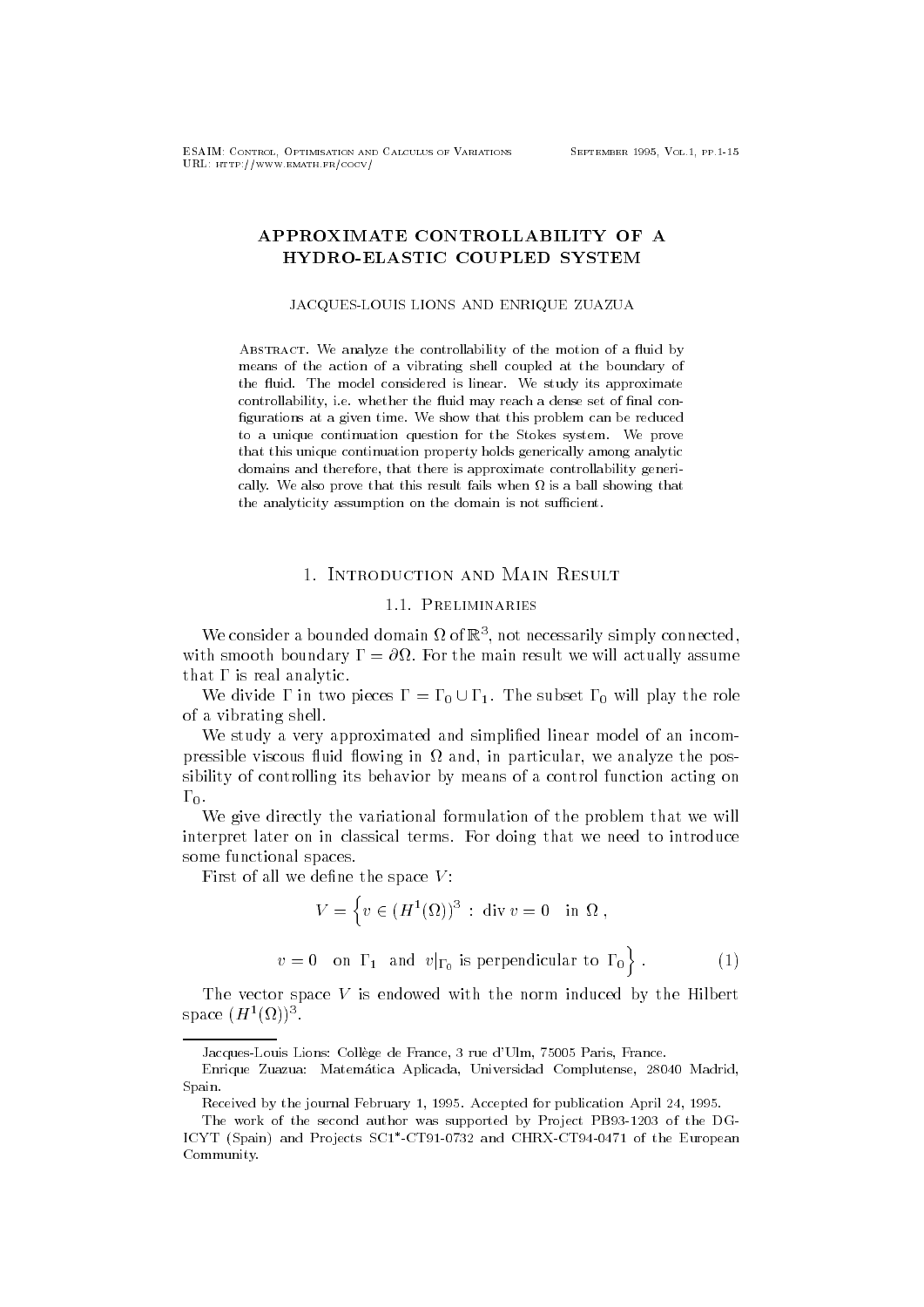We also introduce the following bilinear form defined on  $V \times V$ :

$$
a(u,v) = \mu \int_{\Omega} \frac{\partial u_i}{\partial x_j} \frac{\partial v_i}{\partial x_j} dx , \qquad (2)
$$

where  $\mu$  is a given positive constant (we use the convention of summation of repeated indexes).

we will defible by  $\cdot$  the scalar product in  $\mathbb{R}$ .

We denote by *n* the unit outward normal vector to  $\Omega$  and introduce a subspace W of V consisting of those elements  $v$  of V whose normal component  $\sigma$   $\mu$  satisfies some further regularity properties. More precisely

$$
W = \left\{ v \in V : \quad v \cdot n \in H^2(\Gamma_0) \cap H_0^1(\Gamma_0) \right\} . \tag{3}
$$

By H  $(10)$  and  $H_0(10)$  we are denoting the Sobolev spaces of order s over  $L$   $(1\,0)$  equal to  $H$   $(1\,0)$  considering 1  $_0$  as a Kiemannian mannoid with boundary (see for instance J.L. Lions and E. Magenes  $\otimes$  |  $\vee$ nap. 1, n = 1.5  $\cdots$ and in particular remarks the contract of the contract of the contract of the contract of the contract of the c

 $\mathbf{v}$  means of the LaplaceBeltramin of  $\mathbf{v}$  and  $\mathbf{v}$  and  $\mathbf{v}$  over  $\mathbf{v}$ 

$$
W = \left\{ v \in V : \Delta_{\Gamma_0}(v \cdot n) \in L^2(\Gamma_0), \quad v \cdot n = 0 \quad \text{on} \quad \partial \Gamma_0 \right\} . \tag{4}
$$

The subspace <sup>W</sup> is not closed in <sup>V</sup> - In fact <sup>W</sup> is dense in <sup>V</sup> -

We endow  $W$  with the Hilbert structure induced by the bilinear form

$$
a(u, v) + a_{\Gamma_0}(u, v) \tag{5}
$$

where

$$
a_{\Gamma_0}(u,v) = \int_{\Gamma_0} \Delta_{\Gamma_0}(u \cdot n) \Delta_{\Gamma_0}(v \cdot n) d\Gamma_0.
$$
 (6)

$$
\int_{\Omega} \operatorname{div} v \, dx = \int_{\Gamma} v \cdot n \cdot d\Gamma = \int_{\Gamma_0} v \cdot n \, d\Gamma_0 ,
$$

we have

$$
\int_{\Gamma_0} v \cdot n \, d\Gamma_0 = 0, \quad \forall v \in V . \tag{7}
$$

 $\sigma$ n the other hand, if  $g$  is a smooth scalar function denned on  $\pm 0$  that vanishes on only satisfying

$$
\int_{\Gamma_0} g \, d\Gamma_0 = 0 \;, \tag{8}
$$

then, there exists  $v \in W$  such that

$$
v \cdot n = g \quad \text{on } \Gamma_0 \; . \tag{9}
$$

see O-A- Ladyzhenskaya Section --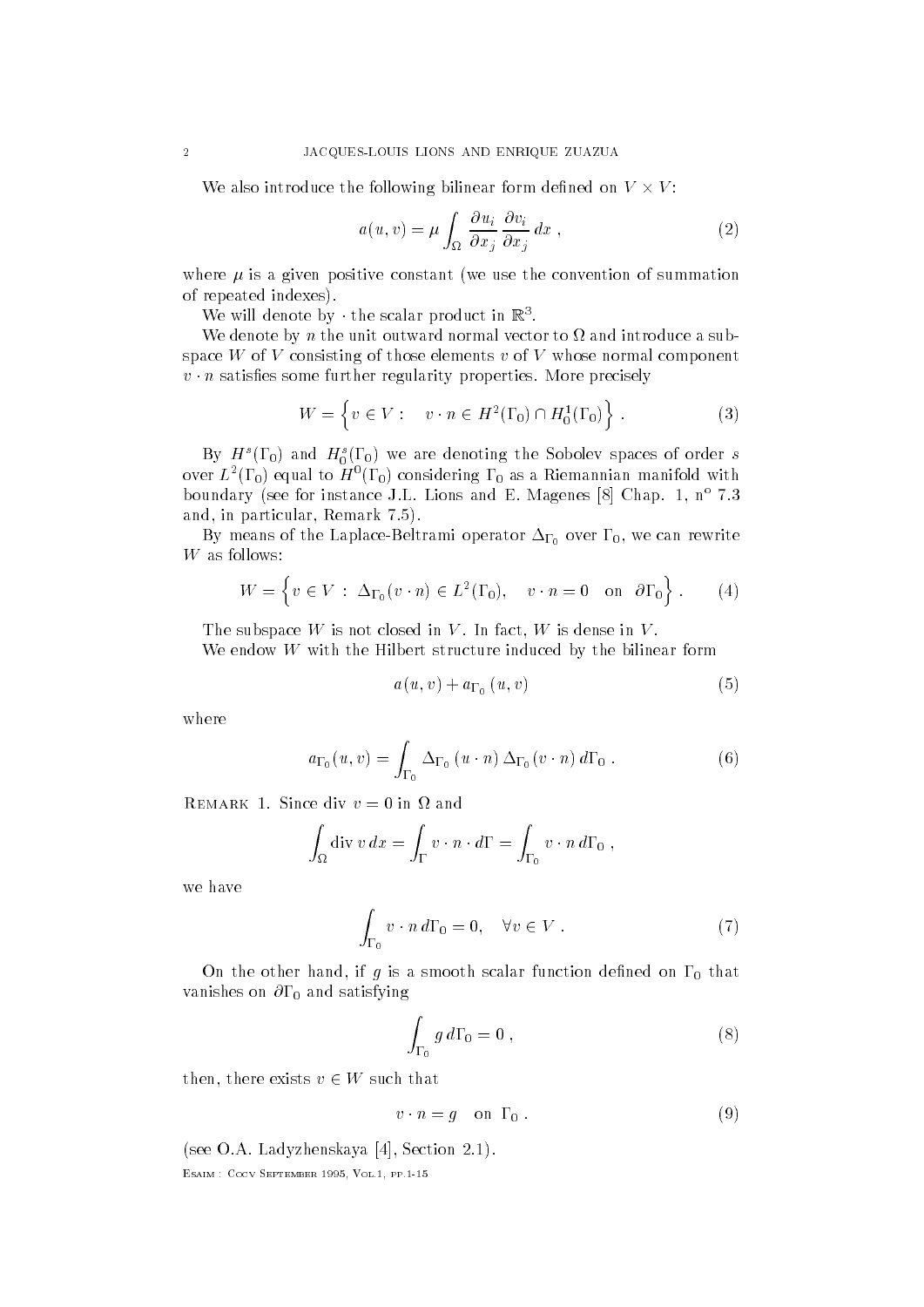### 1.2. VARIATIONAL FORMULATION

In the sequel, we will defible by  $(\cdot, \cdot)$  both the scalar product in  $L$  (sq) anu in  $(L \setminus \{M\})$ .

Given  $I > 0$  and a scalar function  $w = w(x, v)$  we look for weather that

$$
\begin{cases}\n u \in L^{2}(0, T; V), \\
 \int_{0}^{t} u \cdot n \, ds \in L^{2}(0, T; H^{2}(\Gamma_{0}) \cap H_{0}^{1}(\Gamma_{0})) ,\n\end{cases}
$$
\n(10)

and

$$
\frac{d}{dt}\left[(u,v) + (u \cdot n, v \cdot n)_{\Gamma_0}\right] + a(u,v) + a_{\Gamma_0}\left(\int_0^t u \cdot n \, ds, v \cdot n\right) ,
$$
  
=  $(h, v \cdot n)_{\Gamma_0}, \quad \forall v \in W ,$  (11)

with

$$
\begin{array}{cccc}\n u(0) = 0 & \text{in} & \Omega, \\
 u \cdot n(0) = 0 & \text{on} & \Gamma_0.\n\end{array} \tag{12}
$$

This variational problem is not completely standard since there is an obvious asymmetry between the space of test functions and the space where the solution is required to be- But we will see later on that nevertheless it has a unique solution.

In the next section we provide an interpretation of system  $(10)-(12)$  in classical terms-

In  <sup>h</sup> represents the control function- We assume that <sup>h</sup> runs over the space of functions such that

$$
h \in L^2(\Gamma_0 \times (0,T)) \tag{13}
$$

We will see later on that, when u satisfies  $(10)-(12)$ , then

$$
\begin{cases}\n u(T) & \text{is well defined in } (L^2(\Omega))^3, \\
 u \cdot n(T)|_{\Gamma_0} & \text{is well defined in } L^2_0(\Gamma_0),\n\end{cases}
$$
\n(14)

where  $L_0(1\ 0)$  denotes the subspace of  $L_0(1\ 0)$  of zero mean functions.

The goal of this paper is to prove the following result of approximated  $controllability:$ 

THEOREM 2. Assume that the boundary  $\Gamma$  of  $\Omega$  is real analytic and that the spectrum of the taplacian  $-\Delta$  in H<sub>0</sub>(M) is simple.

Under these conditions, when the control  $h$  runs over the space defined in  $(13),$ 

$$
\left\{ u(T), \quad u \cdot n(T)|_{\Gamma_0} \right\} \quad \text{is dense in} \quad (L^2(\Omega))^3 \times L_0^2(\Gamma_0) \ . \tag{15}
$$

REMARK 3. The hypotheses we have made on  $\Omega$  and, in particular the analyticity one are probably too restrictive- We conjecture that the approxi mate controllability result is a controllability with respect to i-quest  $\pi$  . The any domain  $\alpha$  or class  $\infty$  -and nxing the subset F  $_0$  or F property (15) noids after a possible arbitrarily small perturbation of  $\Gamma_1$ .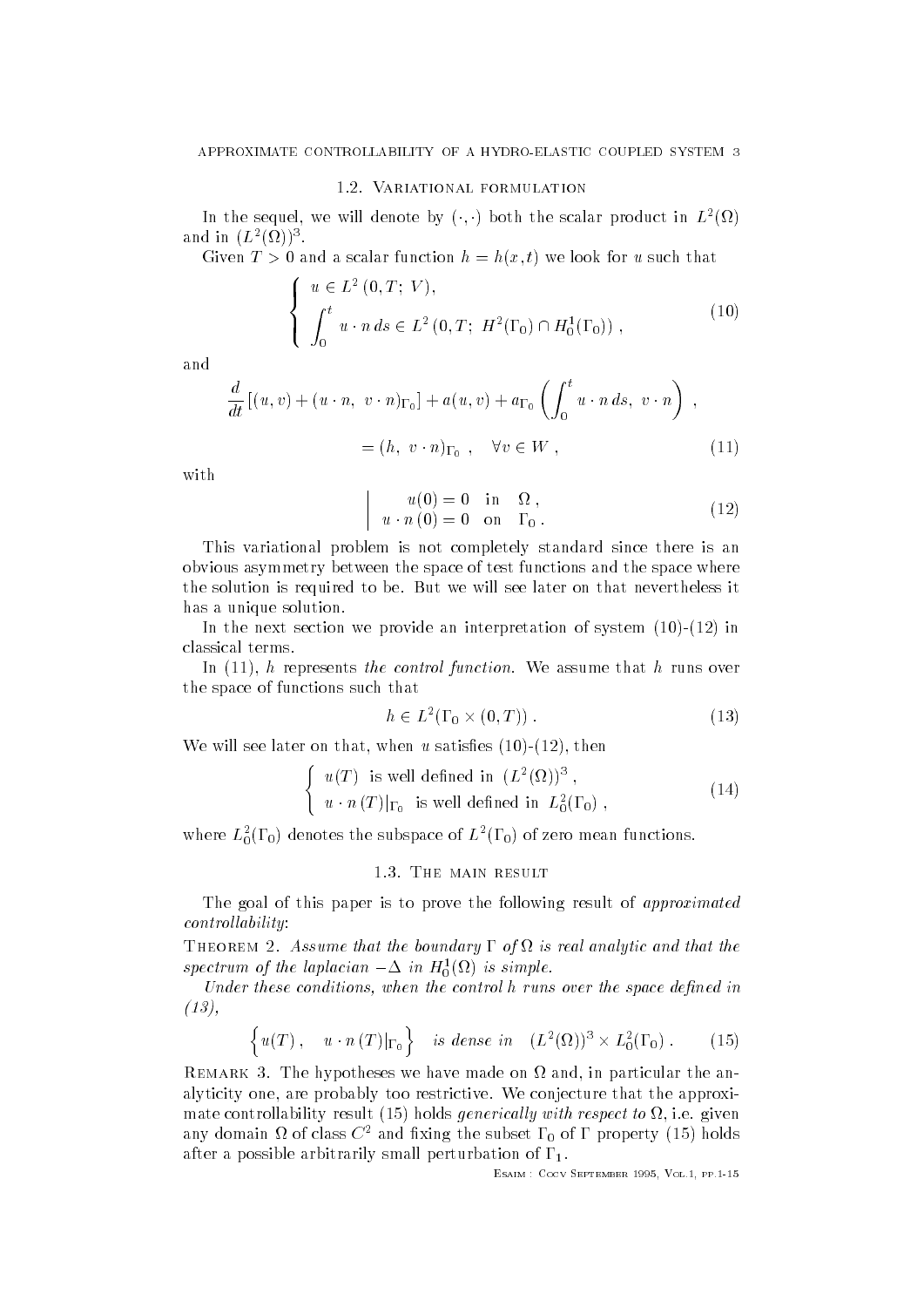Notice that the simplicity of the Dirichlet spectrum of the Laplacian holds  $\mathcal{U}$  with respect to  $\mathcal{U}$  and  $\mathcal{U}$ Uhlenbeck 
-

Unfortunately, the analyticity assumption on  $\Gamma$  excludes the case where - is plane-

REMARK 4. The analyticity assumption on  $\Omega$  is not sufficient to guarantee the controllability property  $\mathcal{L}$  is a we will see in the last section of the last section  $\mathcal{L}$ when is a ball  $\lambda$  is a ball  $\lambda$  is the whole boundary-definition of the whole boundary-definition  $\psi$ 

REMARK 5. Under the hypotheses of Theorem 2, once the approximate controllability is known, given any  $\{w,b\}$  in  $(L^2(\Omega))^3\times L^2_0(\Gamma_0)$  and  $\varepsilon>0$  we can look for the optimal control  $\alpha$   $\mu$  and  $\alpha$  and admissible ones such that

$$
||h_{op}||_{L^2(\Gamma_0\times(0,T))} = \min_{h \in U_{ad}} ||h||_{L^2(\Gamma_0\times(0,T))},
$$

with

 $-$  uad na ang pangangan ang pangangan ang pangangan ang pangangan ang pangangan ang pangangan ang pangangan ang panga h satisfying the solution variable to the solution variable to the solution variable solution variable to the s satisfies  $|| (v(T), v \cdot n(T)|_{\Gamma_0}) - (w, b)||_{(L^2(\Omega))^3 \times L^2_0(\Gamma_0)} \leq \varepsilon \Big\}$  .

Such an optimal control exists and is unique- It can be characterized by a system of optimality that can be derived via duality theory as in J-L- Lions - This optimality condition allows also to analyze the dependence of the control with respect to a number of parameters of the problem (see, for instance C- Fabre J-P- Puel and E- Zuazua where a class of semilinear heat equations is considered).

We do not pursue in this direction in this work.

The rest of the paper is organized as follows- In section we interpret the variational problem in classical terms- In section we prove the basic existence and uniqueness result.

In Section we prove the approximate controllability result- In Section we show that the controllability result does not hold when  $\Omega$  is a ball even if the whole boundary-term in the whole boundary-term in the whole boundary-term in the whole boundary-term in

First, taking  $v \in \mathcal{D}(\Omega)$  in (11) we deduce that

$$
\frac{\partial u}{\partial t} - \mu \Delta u = -\nabla p \quad \text{in} \quad \Omega \times (0, T) \tag{16}
$$

where  $p$  is the pressure which is defined up to an additive time-dependent function.

On the other hand, one can deduce that

$$
u = 0 \quad \text{on} \quad \Gamma_1 \tag{17}
$$

the tangential components of u vanish on  $\Gamma_0$ , 

$$
u = 0 \quad \text{at} \quad t = 0 \tag{19}
$$

But it remains a condition over the restriction of  $u \cdot n$  to  $\mathbf{1}_0$  that we describe now.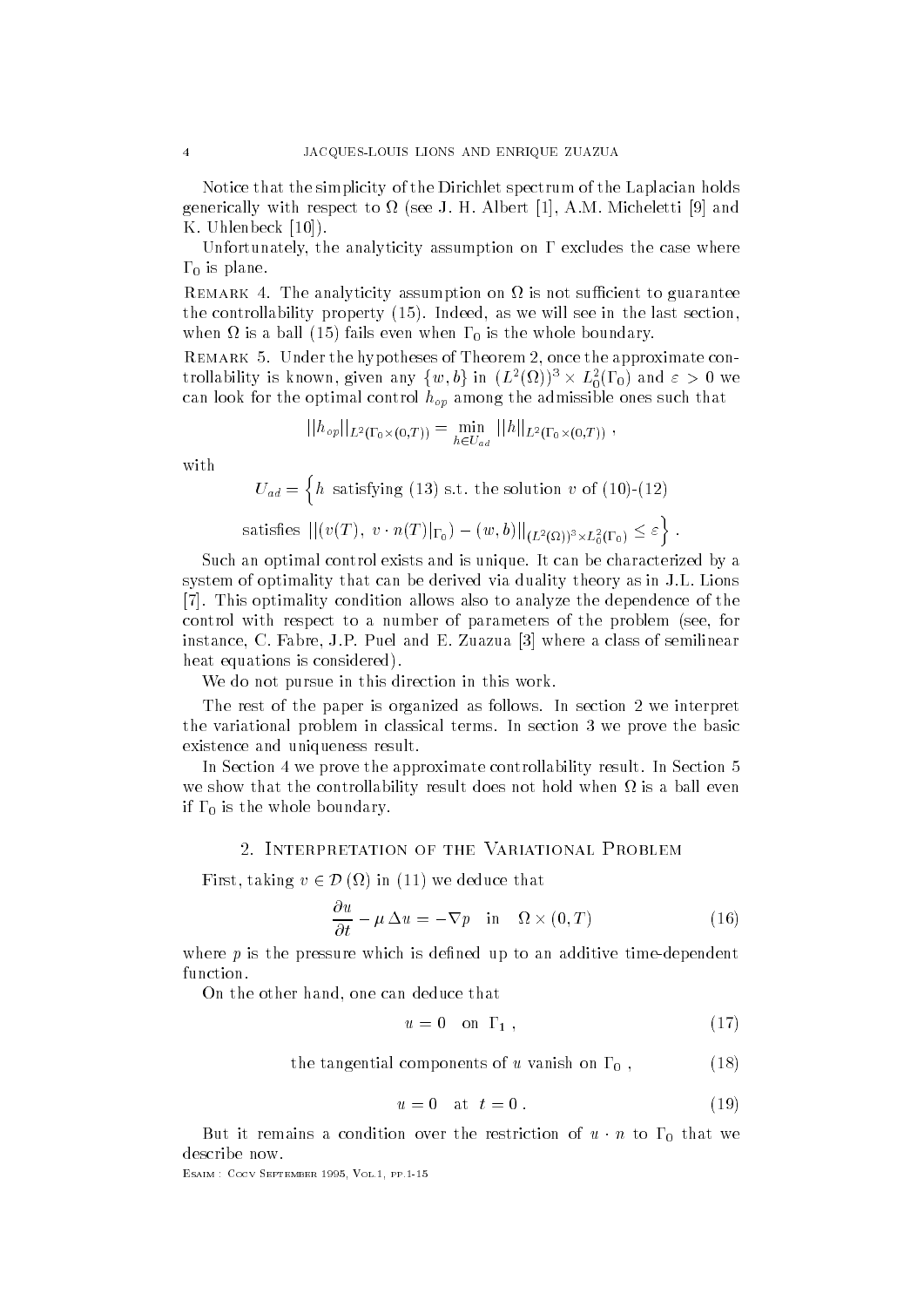Multiplying in  $(16)$  by v and integrating by parts we obtain

$$
\left(\frac{\partial u}{\partial t}, v\right) - \mu \int_{\Gamma_0} \frac{\partial u}{\partial n} v d\Gamma_0 + a(u, v) = - \int_{\Gamma_0} pv \cdot n d\Gamma_0 . \tag{20}
$$

On the other hand  $v = (v \cdot n) n$  on  $r_0$ , therefore

$$
\int_{\Gamma_0} \frac{\partial u}{\partial n} v \, d\Gamma_0 = \int_{\Gamma_0} \left( n \cdot \frac{\partial u}{\partial n} \right) (v \cdot n) \, d\Gamma_0 \,. \tag{21}
$$

Using  $(20)$ ,  $(21)$  and  $(11)$  we obtain

$$
\frac{d}{dt} (u \cdot n, v \cdot n)_{\Gamma_0} + \mu \int_{\Gamma_0} \left( n \cdot \frac{\partial u}{\partial n} \right) (u \cdot n) d\Gamma_0 + a_{\Gamma_0} \left( \int_0^t u \cdot n ds, v \cdot n \right)
$$

$$
= (h, v \cdot n)_{\Gamma_0} + \int_{\Gamma_0} pv \cdot n d\Gamma_0, \quad \forall v \in W . \tag{22}
$$

But in (22), the test function v appears only through the value of  $v \cdot n$ over  $10$ . Thus, in view of T we can replace  $v \cdot n$  by  $g$ , where  $g$  is a smooth scalar function defined on  $\Gamma_0$  such that  $g\,=\,0$  on  $\partial\Gamma_0$  and  $\int_{-\infty}^{\infty}g$  $\Gamma_0$   $y$  are  $y = 0$ . Therefore

$$
\frac{\partial}{\partial t} (u \cdot n) + \Delta_{\Gamma_0}^2 \left( \int_0^t u \cdot n \, ds \right) + \mu \left( n \cdot \frac{\partial u}{\partial n} \right) = h + p + c \quad \text{on } \Gamma_0 \times (0, T) ,
$$
\n(23)

where  $c$  is a function which depends only on time.

In  $(23)$  we have to add the boundary conditions.

$$
u \cdot n = 0, \quad \Delta_{\Gamma_0}(u \cdot n) = 0 \quad \text{on } \partial \Gamma_0 , \qquad (24)
$$

and the initial condition

$$
(u \cdot n) (0) = 0 \quad \text{in } \Gamma_0 . \tag{25}
$$

REMARK 6. If we set

$$
\frac{\partial \varphi}{\partial t} = u \cdot n \tag{26}
$$

we have

$$
\frac{\partial^2 \varphi}{\partial t^2} + \Delta_{\Gamma_0}^2 \varphi + \mu \left( n \cdot \frac{\partial u}{\partial n} \right) = h + p + c \ . \tag{27}
$$

The function represents the displacement of - in the normal direction <sup>n</sup> and therefore (26) states that the normal component of the velocity of the  $\lim_{u \to u} u \cdot n$  coincides with the velocity of the deformation of F<sub>0</sub>.

remarks and the set of the contract of the contract of the contract of the contract of the contract of the con

$$
n\cdot\frac{\partial\,u}{\partial\,n}=0\,\,,
$$

since div a country what perpendicular to  $\pm 0$  over  $\pm 0$ , and this particular components case  $(27)$  becomes

$$
\frac{\partial^2 \varphi}{\partial t^2} + \Delta_{\Gamma_0}^2 \varphi = h + p + c \quad \text{in} \quad \Gamma_0 \times (0, T) ,
$$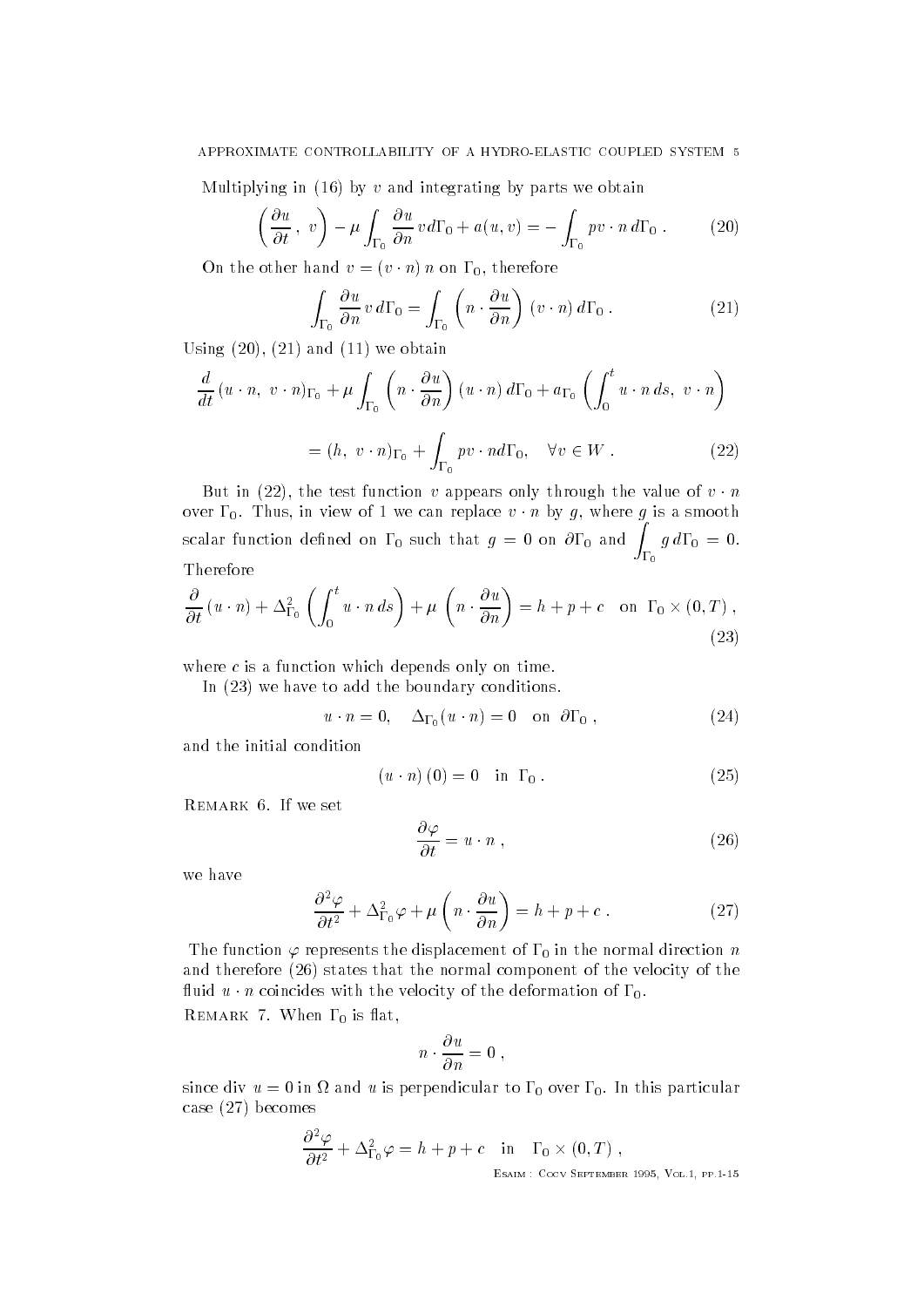and  $\Delta\Gamma_0 = 0$  /0 $x_1$  + 0 /0 $x_2$  if 1 0 is parallel to  $x_3 = 0$ . However, as we said in Remark 3, the analyticity assumption of Theorem 2 excludes the case when  $\sim$  when  $\sim$ 

Putting all equations above together we obtain the following system

$$
\begin{cases}\n u_t - \mu \Delta u = -\nabla p & \text{in} \quad \Omega \times (0, T) , \\
 \text{div } u = 0 & \text{in} \quad \Omega \times (0, T) , \\
 u = 0 & \text{on} \quad \Gamma_1 \times (0, T) , \\
 u = \varphi_t n & \text{on} \quad \Gamma_0 \times (0, T) , \\
 \varphi_{tt} + \Delta_{\Gamma_0}^2 \varphi + \mu n \cdot \frac{\partial u}{\partial n} = h + p + c(t) & \text{in} \quad \Gamma_0 \times (0, T) , \\
 \int_{\Gamma_0} \varphi_t d\Gamma_0 = 0 & \text{for} \quad t \in (0, T) , \\
 \varphi = \Delta_{\Gamma_0} \varphi = 0 & \text{on} \quad \partial \Gamma_0 \times (0, T) , \\
 u(0) = 0 & \text{in} \quad \Omega , \\
 \varphi(0) = \varphi_t(0) = 0 & \text{on} \quad \Gamma_0 .\n\end{cases} (28)
$$

Remark In chapter I- a somewhat similar coupled parabolichyperbolic system is analyzed- That system is motivated by the problem of the ow of blood in arteries as introduced by H- Cohen and S-I- Rubinow -

REMARK 9. A completely similar problem can be formulated for a system like  $(28)$  in which the first equation is replaced by

$$
u_t - \Delta u + b(x, t)\nabla u = -\nabla p ,
$$

where  $v(x, t)$  is given such that  $u(vv(\cdot, t) = 0$ .

The variational formulation of this new system is similar to  $(10)-(12)$ except that we have to add the term  $\int_{\Omega}(b\cdot\nabla)uvdx$  in the left hand side of  $(11).$ 

We conjecture an analogous of Theorem 2 still to be true but the proof given here does not apply to this situation-

#### 3. EXISTENCE AND UNIQUENESS OF SOLUTIONS Existence and Uniqueness of Solutions FOR THE VARIATIONAL PROBLEM

In this section we apply a classical Galerkin method to prove the exis tence and uniqueness of the variations of the variations of the variations of the variations of the variations of the variations of the variations of the variation  $\Gamma$ method being by now rather standard we only give an outline of the proof-

THEOREM 10. For any  $h \in L^2(\Gamma_0\times (0,T))$  the variational problem (10)-(12) admits a unique solution.

Proof- The uniqueness is standard and for the proof of the existence we proceed in several steps-

The construction of the Galerkin basis is not essential for the proof since we are dealing with a linear problem but the introduction of this basis may be of independent interest.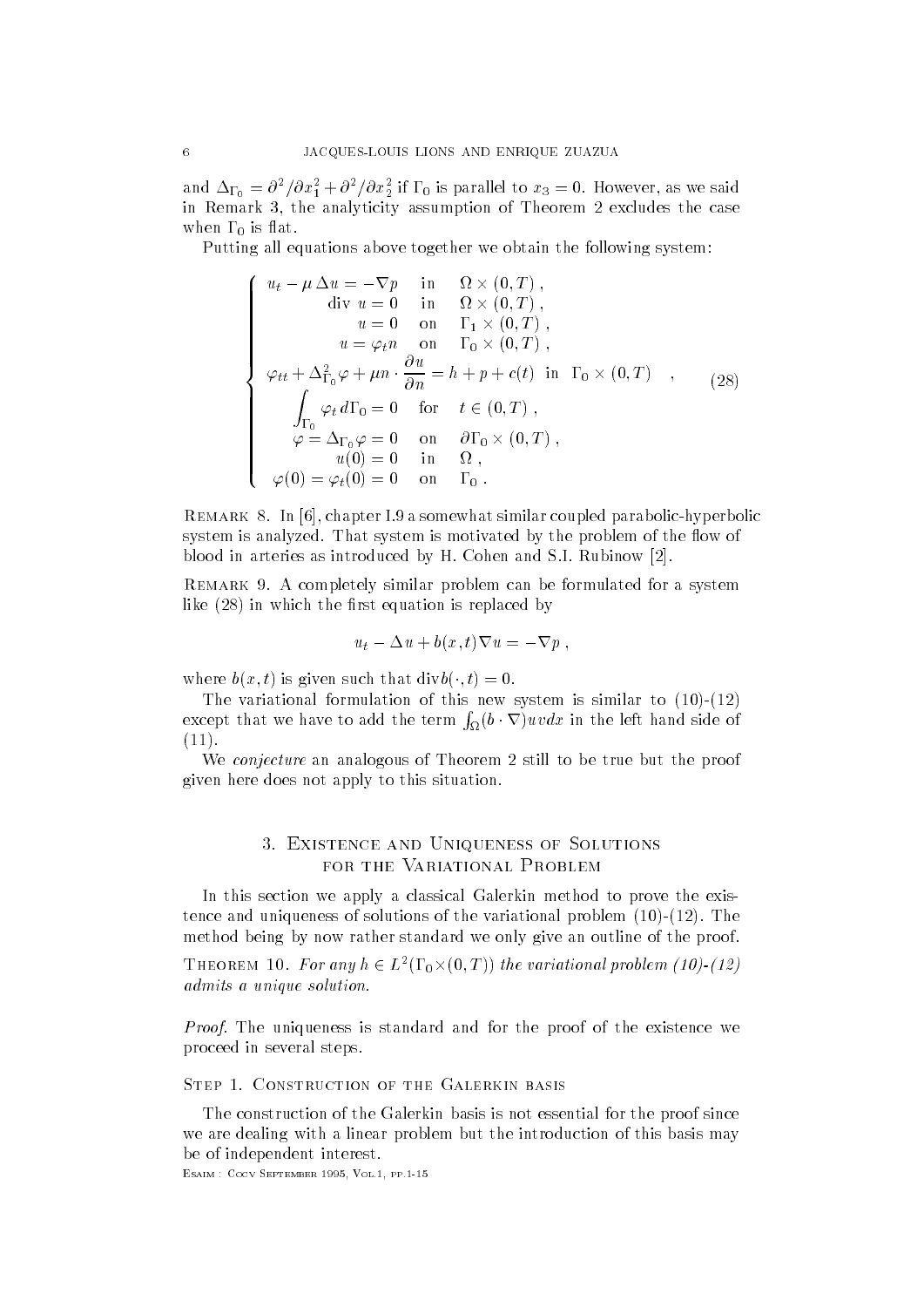we consider the following eigenvalue problem  $\sigma$  . The eigenvalues  $\sigma$  is the eigenvalues of  $\sigma$ and the eigenfunctions  $(w_j, w_j, e_j)$  such that

$$
\left\{\begin{array}{rl} -\mu \Delta w_j=\lambda_j\,w_j-\nabla \pi_j &\text{in} & \Omega\;,\\ \text{div}\;w_j=0 &\text{in} & \Omega\;,\\ w_j=0 &\text{on} & \Gamma_1\;,\\ w_j\text{ is perpendicular to }\Gamma &\text{on} & \Gamma_0\;,\\ \frac{\partial w_j}{\partial n}\cdot n-\pi_j=c_j &\text{on} & \Gamma_0\;. \end{array}\right.
$$

where <sup>j</sup> is the pressure that is determined up to an additive constant and  $c_i$  is a real number.

 $\sim$  1000 problem admits the following variation formulation for  $\sim$  1000  $\mu$  and  $\sim$  $w_j \in V$  such that

$$
a(w_j, v) = \lambda_j(w_j, v) , \qquad \forall v \in V .
$$
 (29)

It is easy to see that there exists an infinite sequence of positive eigenvalues  $\{\lambda_i\}$  (that we repeat according to their multiplity), and that we can construct an orthonormal base  $\{w_j\}_{j\geq 1}$  of V with the associated eigenfunctions.

We apply the Faedo-Galerkin method with the following "special basis":

$$
\{w_j, \varphi_j\} \quad \text{with} \quad \varphi_j = w_j \cdot n \quad \text{on} \quad \Gamma_0 \; .
$$

### STEP 2. APPROXIMATED SOLUTIONS

We define  $u_m(t)$  as the solution of the finite-dimensional problem:

$$
\begin{cases}\n(u'_m(t), w_j) + (u'_m(t) \cdot n, w_j \cdot n)_{\Gamma_0} \\
+ a(u_m(t), w_j) + a_{\Gamma_0} \left( \int_0^t u_m(s) \cdot n \, ds, w_j \cdot n \right) \\
= (h, w_j \cdot n)_{\Gamma_0}, \quad 1 \le j \le m, \quad u_m(t) \in [w_1, \dots, w_m], \\
u_m(0) = 0.\n\end{cases}
$$
\n(30)

where  $\left[ \ldots \right]$  denotes the vector space generated by the functions under the brackets and  $\prime$  the derivative with respect to  $t$ .

System (30) admits a unique solution which is globally defined for all  $t \in [0, T]$ .

On the other hand, the energy identity that the solutions of  $(28)$  satisfy formally i-e-

$$
\frac{1}{2}\frac{d}{dt}\left[\int_{\Omega}|u|^{2} dx + \int_{\Gamma_{0}}(|\varphi_{t}|^{2} + |\Delta_{\Gamma_{0}}\varphi|^{2}) d\Gamma_{0}\right] = \int_{\Gamma_{0}} h\varphi_{t} \cdot n d\Gamma_{0} , \qquad (31)
$$

allows us to show that

$$
\begin{cases}\nu_m \quad \text{remains bounded in} & L^2(0,T;V) \cap C\big([0,T]; (L^2(\Omega))^3\big) \;, \\
\int_0^t u_m \cdot n \, ds \quad \text{remains bounded in} & C\big([0,T]; H^2(\Gamma_0) \cap H_0^1(\Gamma_0)\big) \;, \\
u_m \cdot n \quad \text{remains bounded in} & C\big([0,T]; L^2(\Gamma_0)\big) \;. \end{cases} \tag{32}
$$

STEP 3. PASSING TO THE LIMIT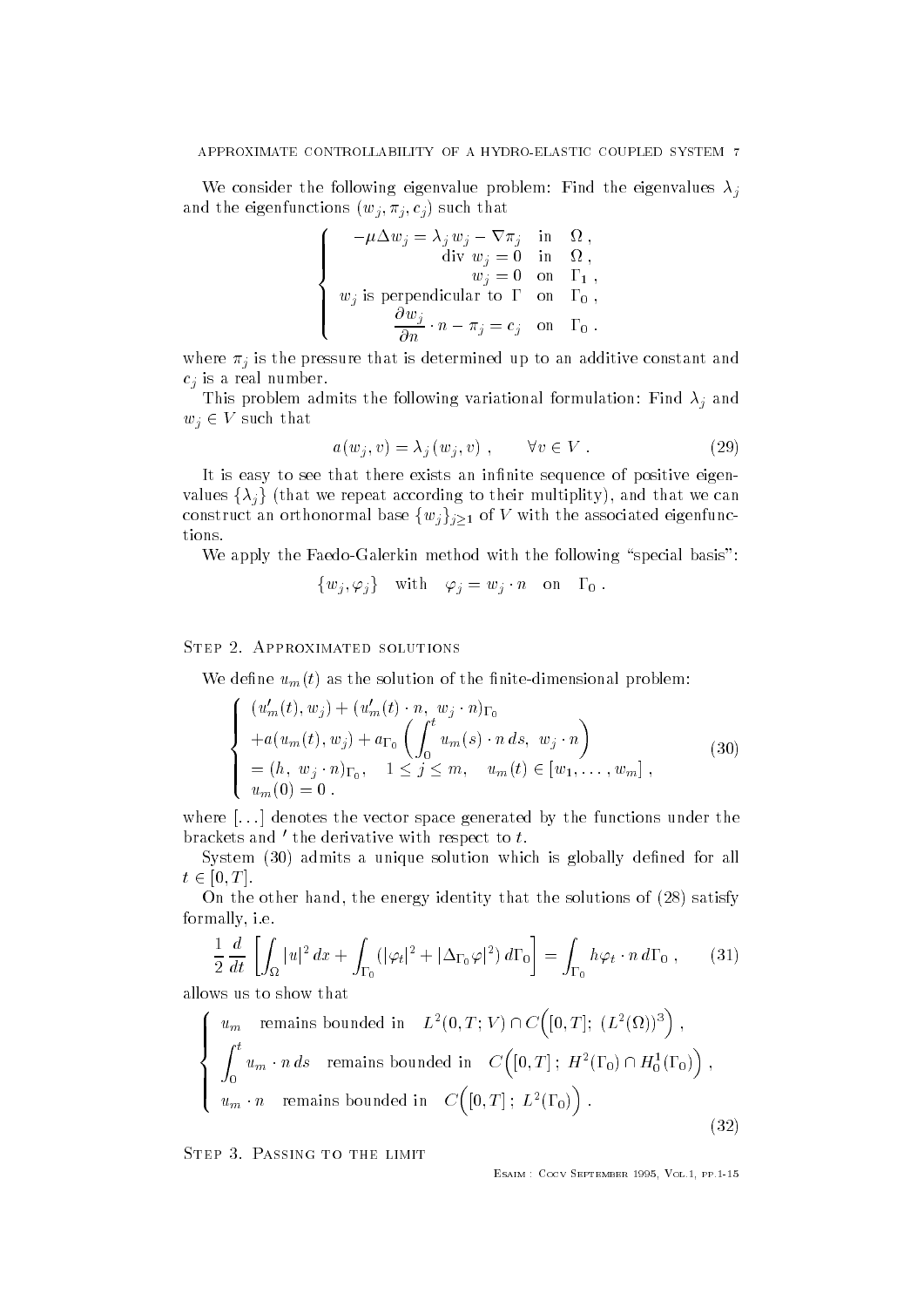From (32) and using the equations that  $\{u_m,\;u_m\cdot n\}$  satisfy it is easy to see that

$$
\{\partial_t u_m, \partial_t u_m \cdot n\} \quad \text{remains bounded in} \quad L^2(0,T; W') \; , \tag{33}
$$

where  $W'$  denotes the dual of  $W$ .

Classical compactness arguments allow us to show that

$$
\begin{cases}\nu_m & \text{is relatively compact in} \quad L^2\Big(0, T; \ (H^{1-\varepsilon}(\Omega))^3\Big) \;, \\
\int_0^t u_m \cdot n \, ds & \text{is relatively compact in} \quad L^2\Big(0, T; \ H^{2-\varepsilon}(\Gamma_0)\Big) \;, \qquad (34) \\
u_m \cdot n & \text{is relatively compact in} \quad L^2\Big(0, T; \ H^{-\varepsilon}(\Gamma_0)\Big) \;, \end{cases}
$$

for any  $0 < \varepsilon < 1/2$ .

It is then easy to pass to the limit in  $(30)$  to get  $(10)-(12)$ .

## 4. PROOF OF THE APPROXIMATE CONTROLLABILITY RESULT

we proceed in several steps-steps-dimensional steps-steps-steps-steps-steps-steps-steps-steps-steps-steps-step reduce the approximate controllability problem to a uniqueness property for solutions of the evolution Stokes system- Then we show that this uniqueness problem can be reduced to the analysis of the eigenfunctions and eigenpres sures of the Stokes system- More precisely we show that it is sucient to prove that the eigenpressures cannot be identically constant- Finally we show that this property holds generically with respect to the domain  $\Omega$ .

We consider a pair of the pair of the pair of the pair of the pair of the pair of the pair of the pair of the

$$
\{f,g\} \in \left(L^2(\Omega)\right)^3 \times L_0^2(\Gamma_0) ,\qquad (35)
$$

 $\Box$ 

and suppose that

-

$$
\begin{cases}\n(f, u(T)) + (g, u \cdot n(T))_{\Gamma_0} = 0, \\
\forall h \text{ as in (13)}.\n\end{cases}
$$
\n(36)

We have to show that  $(36)$  implies

$$
f = 0, \quad g = 0 \tag{37}
$$

For that we introduce the function  $\psi$  such that

$$
\begin{cases}\n\psi \in L^{2}(0, T; V) , \\
\int_{t}^{T} \psi \cdot n ds \in L^{2}(0, T; H^{2}(\Gamma_{0}) \cap H_{0}^{1}(\Gamma_{0})) , \\
\left\{-\frac{d}{dt} \Big[(\psi, \hat{\psi}) + (\psi \cdot n, \hat{\psi} \cdot n)_{\Gamma_{0}} \Big] + a(\psi, \hat{\psi}) + a_{\Gamma_{0}} \left(\int_{t}^{T} \psi \cdot n ds, \hat{\psi} \cdot n \right) = 0 \\
\forall \hat{\psi} \in W .\n\end{cases}
$$
\n(39)

 $\psi(1) = 1, \quad \psi \cdot n(1) = 0.$  (40)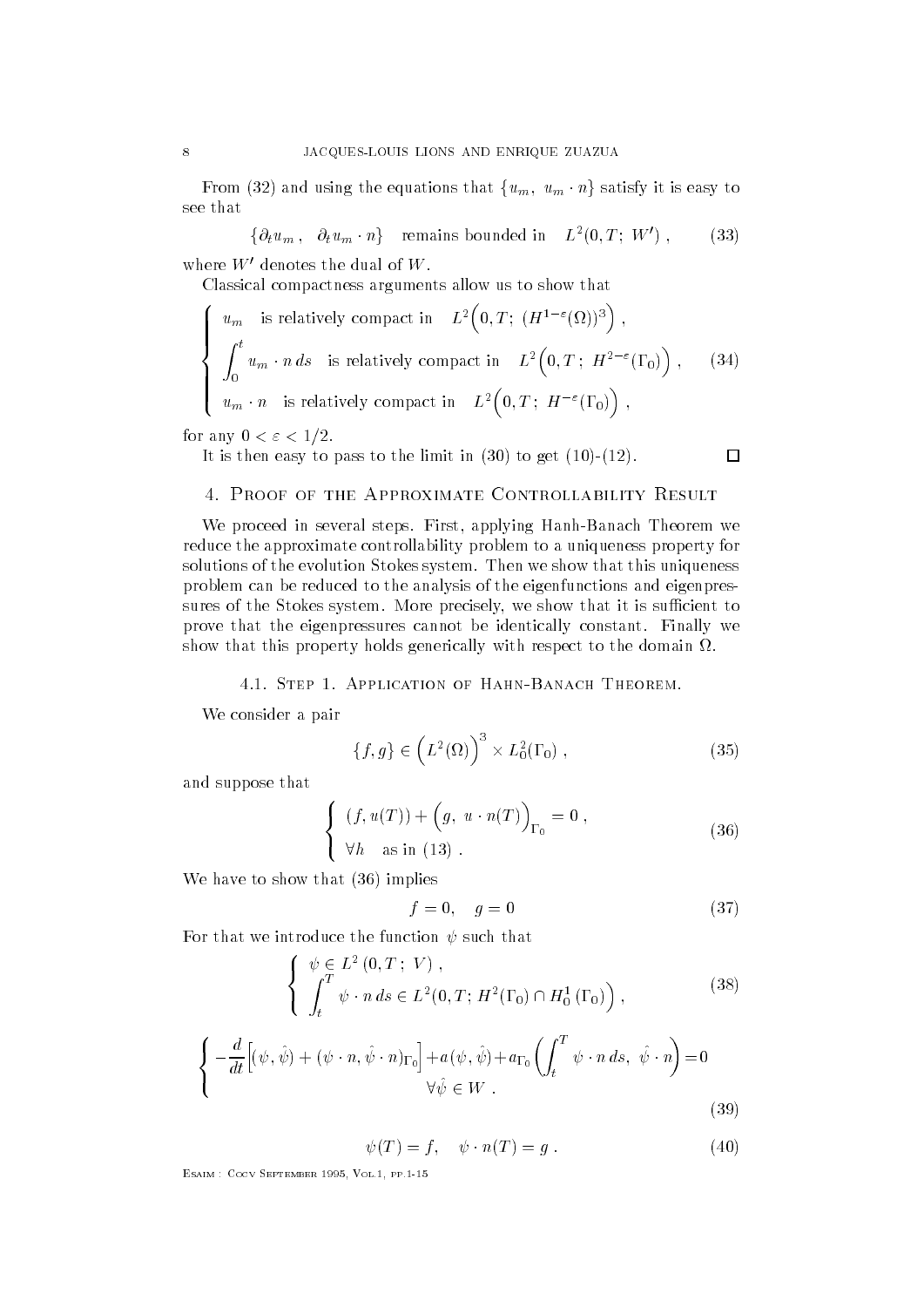$\mathbf{F} = \mathbf{F} \mathbf{F}$ hand, without loss of generality we may restrict ourselves to analyze  $(36)$ for smooth functions  $h$  such that, for instance,

$$
\frac{\partial h}{\partial t} \in L^2(0, T; L^2(\Gamma_0)), \quad h(0) = 0.
$$
 (41)

In this case the solution u of  $(10)-(12)$  has, roughly, one more degree of regularity in time- More precisely

$$
\begin{cases} \frac{\partial u}{\partial t} \in L^2(0, T; V) ,\\ u \cdot n \in L^2(0, T; H^2(\Gamma_0) \cap H_0^1(\Gamma_0)) . \end{cases}
$$
\n
$$
(42)
$$

This allows us to take  $\psi = u(t)$  as test function in (39) for a.e.  $t \in [0, T]$ , provided that we rewrite first the term provided that we rewrite rewrite rewrite rewrite rewrite rewrite rewrite rewrite rewrite rewrite rewrite rewri

$$
\frac{d}{dt}\left[ (\psi, \hat{\psi}) + (\psi \cdot n, \hat{\psi} \cdot n)_{\Gamma_0} \right],
$$

$$
\left( \frac{\partial \psi}{\partial t}, \hat{\psi} \right) + \left( \frac{\partial \psi}{\partial t} \cdot n, \hat{\psi} \cdot n \right)_{\Gamma_0}.
$$

as

We obtain in this way

$$
-\left(\frac{\partial \psi}{\partial t}, u(t)\right) - \left(\frac{\partial \psi}{\partial t} \cdot n, u(t) \cdot n\right)_{\Gamma_0} + a(\psi, u(t))
$$

$$
+ a_{\Gamma_0} \left(\int_t^T \psi \cdot n \, ds, u(t) \cdot n\right) = 0.
$$

Integrating this identity with respect to  $t \in [0, T]$  we get:

$$
-\left(\psi(T), u(T)\right) - \left(\psi(T) \cdot n, u(T) \cdot n\right)_{\Gamma_0}
$$

$$
+\int_0^T \left[\left(\frac{\partial u}{\partial t}, \psi\right) + \left(\frac{\partial u}{\partial t} \cdot n, \psi \cdot n\right)_{\Gamma_0} + a(u, \psi)\right] dt
$$

$$
+\int_0^T a_{\Gamma_0} \left(\int_t^T \psi \cdot n \, ds, u \cdot n\right) dt = 0.
$$
(43)

The last term equals

$$
\int_0^T a_{\Gamma_0} \left( \int_0^t u \cdot n \, ds, \psi \cdot n \right) dt ,
$$

 $\sigma$  integration by parts. Since sthe rand, taking  $\sigma = \gamma(\sigma)$  in (11) and integrating in  $(0, 1)$  we get

$$
\int_0^T \left[ \left( \frac{\partial u}{\partial t}, \psi \right) + \left( \frac{\partial u}{\partial t} \cdot n, \psi \cdot n \right)_{\Gamma_0} + a(u, \psi) \right] dt
$$
  
+ 
$$
\int_0^T a_{\Gamma_0} \left( \int_0^t u \cdot n \, ds, \psi \cdot n \right) dt = \int_0^T (h, \psi \cdot n)_{\Gamma_0} dt . \tag{44}
$$

Combining  $(36)$ ,  $(40)$ ,  $(43)$  and  $(44)$  we conclude that

$$
\int_0^T (h, \ \psi \cdot n)_{\Gamma_0} \, dt = 0, \quad \forall h \text{ smooth as in (13) and (41).} \tag{45}
$$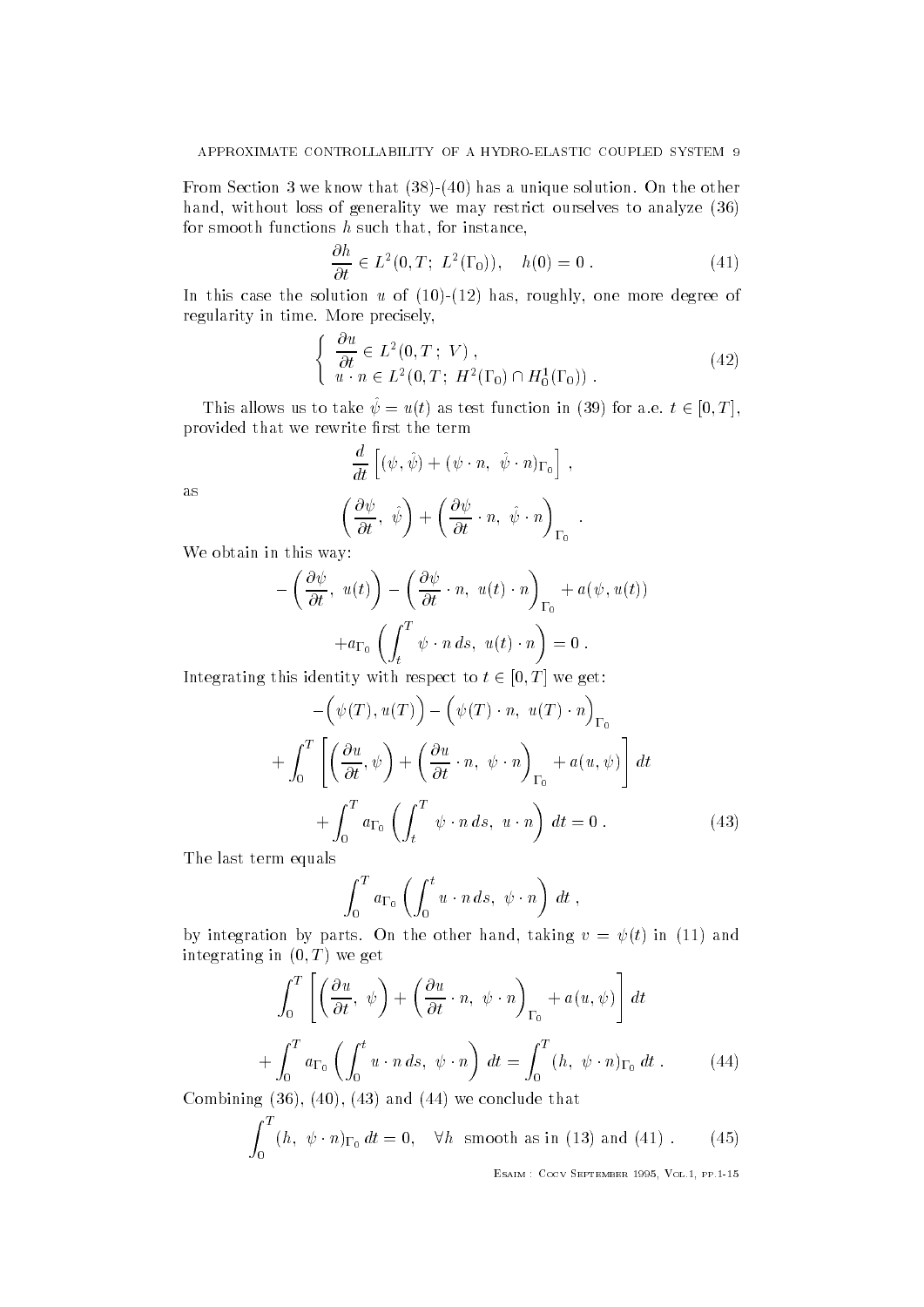Therefore

$$
\psi \cdot n = 0 \quad \text{on} \quad \Gamma_0 \times (0, T) \,. \tag{46}
$$

 $S = \begin{bmatrix} 1 & 1 & 0 \\ 0 & 1 & 1 \end{bmatrix}$  we deduce that  $\begin{bmatrix} 1 & 0 \\ 0 & 1 \end{bmatrix}$ 

$$
\psi = 0 \quad \text{on} \quad \Gamma_0 \times (0, T) \,. \tag{47}
$$

Thus,  $(39)$  reduces to

$$
-\frac{d}{dt}(\psi,\hat{\psi}) + a(\psi,\hat{\psi}) = 0, \quad \forall \hat{\psi} \in W . \tag{48}
$$

Taking in (48) test functions  $\hat{\psi}$  with compact support in  $\Omega$  we deduce that

$$
\begin{cases}\n-\frac{\partial \psi}{\partial t} - \mu \Delta \psi = -\nabla \rho & \text{in} \quad \Omega \times (0, T) ,\n\text{div } \psi = 0 & \text{in} \quad \Omega \times (0, T) ,\n\psi = 0 & \text{on} \quad \Gamma \times (0, T) ,\n\psi(T) = f .\n\end{cases}
$$
\n(49)

where  $\rho$  is the pressure that is defined up to an additive time-dependent function.

Multiplying in (49) by  $\psi \in W$  we deduce that

$$
\int_{\Gamma_0} \left( \mu \, \frac{\partial \psi}{\partial n} - \rho n \right) \cdot \hat{\psi} \, d\Gamma_0 = 0 \;,
$$

or, since  $\psi = (\psi : n) n$  on  $\pm 0$ ,

$$
\int_{\Gamma_0} \left( \mu \left( n \cdot \frac{\partial \psi}{\partial n} \right) - \rho \right) \hat{\psi} \cdot n \, d\Gamma_0 = 0 \; . \tag{50}
$$

In view of Remark 1, in (50) we can replace  $\psi$  on by any function in  $L_0(1,0)$ .

Thus

$$
\mu n \cdot \frac{\partial \psi}{\partial n} - \rho = k(t) \quad \text{on} \quad \Gamma_0 \times (0, T) \tag{51}
$$

where  $k = k(t)$  is some time-dependent function.

On the other hand, since  $\psi(t)|_{\Gamma} = 0$  we have

$$
\nabla \psi_i(t) = n \frac{\partial \psi_i}{\partial n}(t) \quad \text{on} \ \Gamma_0 \times (0, T)
$$

for any component  $\psi_i$  of  $\psi$ . But, since div  $\psi = 0$  in  $\Omega \times (0,T) ,$  we deduce that

$$
n_i \frac{\partial \psi_i}{\partial n} = n \cdot \frac{\partial \psi}{\partial n} = 0 \quad \text{on} \quad \Gamma_0 \times (0, T) \ . \tag{52}
$$

Therefore, from  $(51)$  and  $(52)$  we obtain that

Esaim - Cocv September Vol pp 

 $\rho = -k(t)$  on  $\Gamma_0 \times (0,T)$ , a function independent of x. (53)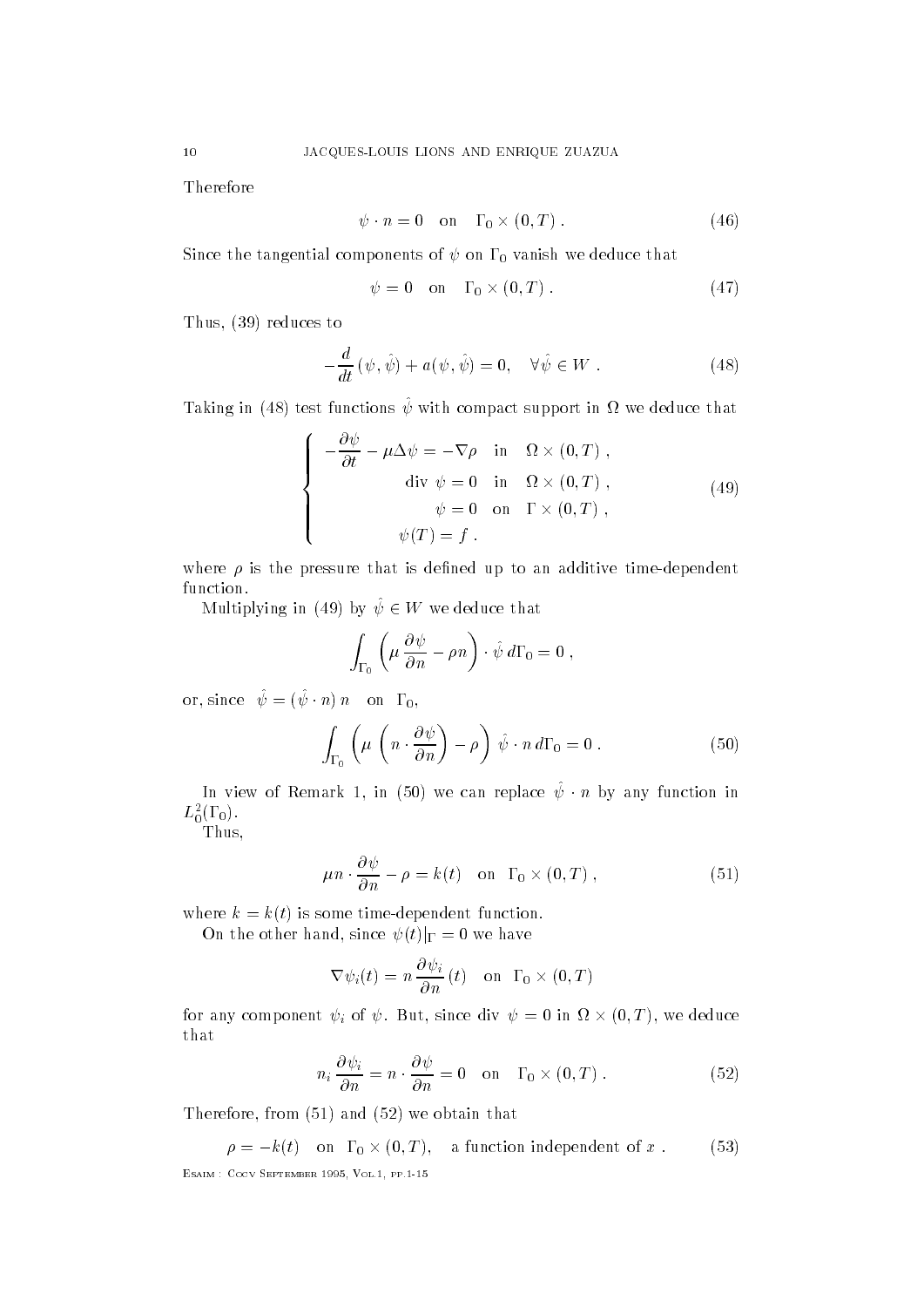#### 4.2. STEP 2.

In order to simplify the notation, we reverse the sense of time in system  $\chi$  and the way  $\varphi(x, t) = \psi(x, t - t)$  and  $\psi(x, t) = \psi(x, t - t)$  satisfy the Stokes system

$$
\begin{cases}\n\frac{\partial \varphi}{\partial t} - \mu \Delta \varphi = -\nabla \sigma & \text{in} \quad \Omega \times (0, T) , \\
\text{div } \varphi = 0 & \text{in} \quad \Omega \times (0, T) , \\
\varphi = 0 & \text{on} \quad \Gamma \times (0, T) , \\
\varphi(0) = f & \text{in} \quad \Omega .\n\end{cases}
$$
\n(54)

and the additional boundary condition

$$
\sigma = k_1(t) \quad \text{on} \quad \Gamma_0 \times (0, T), \quad \text{a function independent of } x \tag{55}
$$

with  $k_1(t) = -k(T - t)$ .

Since the domain  $\Omega$  is smooth by the regularizing effect of the Stokes system we know that for any  $x \in \Gamma = \partial \Omega$ ,  $\sigma(x,t)$  is a real analytic function of  $t\in (0,\infty)$  (at this level we do not need the boundary  $\Gamma$  to be real analytic). In view of  $(55)$  this implies that

$$
\sigma = k_1(t) \quad \text{on} \quad \Gamma_0 \times (0, \infty) \tag{56}
$$

where  $\sigma$  is the pressure obtained by extending the solution of the Stokes initial-boundary value problem to the whole time interval  $t\, \in\, (0,\infty)$  and  $\kappa_1(t)$  is the real analytic continuation of the function  $\kappa_1: (0, T) \to \mathbb{K}$  to  $\mathbb{K}^+$ determined by the value of the pressure  $\sigma$  at any point of  $\Omega$  for all  $t \geq 0$ .

### 4.3. STEP 3.

We introduce now the spectrum of the Stokes system in  $\Omega$ :

$$
\begin{cases}\n-\mu \Delta w = \lambda w - \nabla \sigma & \text{in} \quad \Omega, \\
\text{div } w = 0 & \text{in} \quad \Omega, \\
w = 0 & \text{on} \quad \Gamma.\n\end{cases}
$$
\n(57)

We denote by  $\{\lambda_i\}$  the sequence of distinct eigenvalues of multiplicity  $l(j)$ . Let  $\{w_j^m\}_{j\in\mathbb{N},\ m=1,\dots,l(j)}$  be an orthonormal basis of  $V$  constituted by

eigenfunctions and  $\sigma_j^-$  the corresponding eigenpressure.

Then, the solution  $\varphi$  of (54) can be written as

$$
\varphi = \sum_{j=1}^{\infty} \sum_{m=1}^{l(j)} \left( f, w_j^m \right) e^{-\lambda_j t} w_j^m . \tag{58}
$$

From  $(58)$  and system  $(54)$  we obtain the following representation for the gradient of the pressure  $\sigma$ :

$$
\nabla \sigma = \sum_{j=1}^{\infty} \sum_{m=1}^{l(j)} (f, w_j^m) e^{-\lambda_j t} \nabla \sigma_j^m . \qquad (59)
$$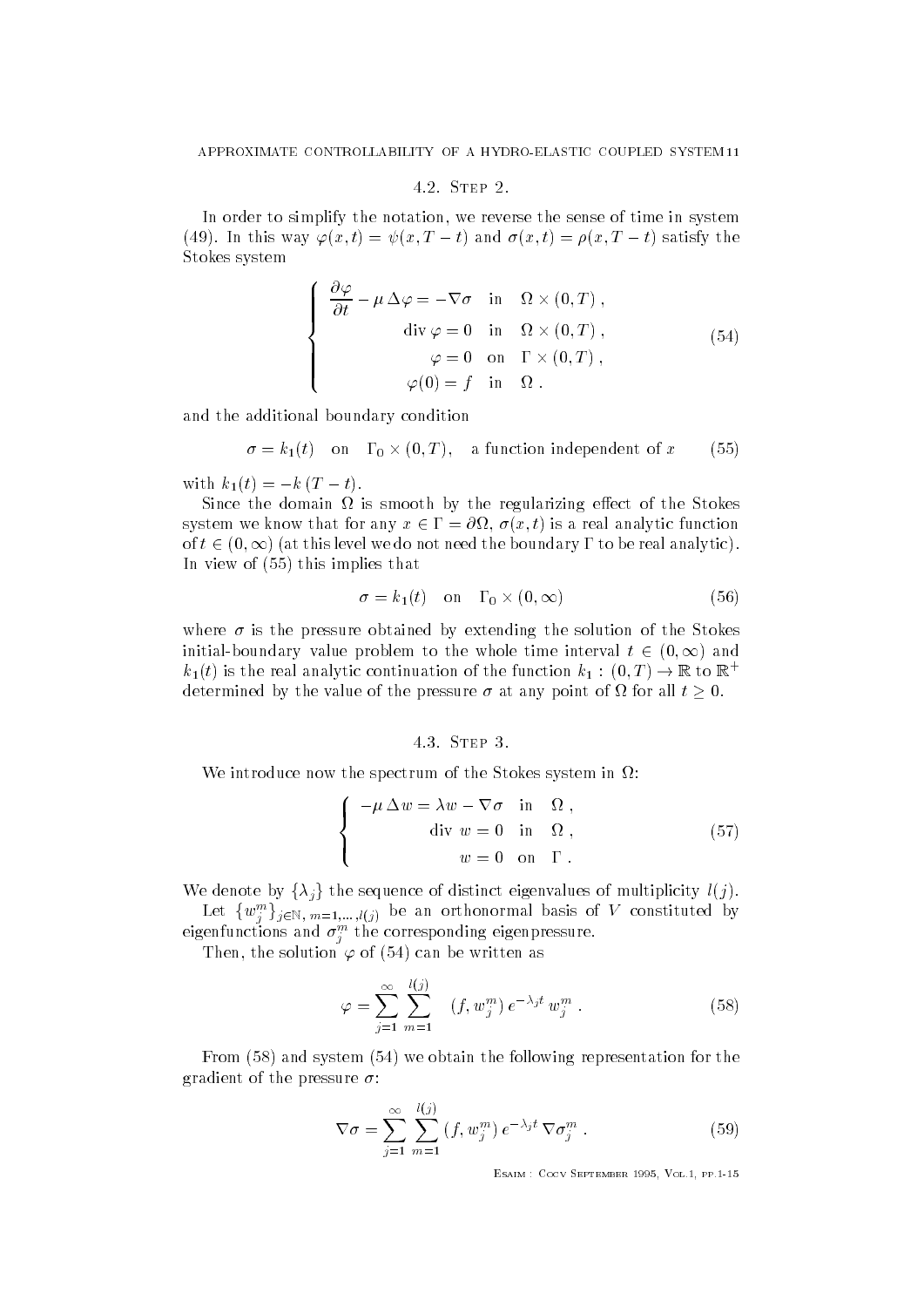If we denote by  $\nabla_{\tau}$  the tangential component of the gradient on  $\Gamma$ , from  $(59)$  we deduce that

$$
\nabla_{\tau}\sigma = \sum_{j=1}^{\infty}\sum_{m=1}^{l(j)}\left(f, w_j^m\right)e^{-\lambda_j t}\nabla_{\tau}\sigma_j^m \quad \text{on } \Gamma \times (0, \infty) ,\tag{60}
$$

and, in view of  $(55)$ ,

$$
\sum_{j=1}^{\infty} \sum_{m=1}^{l(j)} (f, w_j^m) e^{-\lambda_j t} \nabla_{\tau} \sigma_j^m = 0 \quad \text{on} \quad \Gamma_0 \times (0, \infty) . \tag{61}
$$

From  $(61)$  it is easy to deduce that

$$
\sum_{m=1}^{l(j)} (f, w_j^m) \nabla_\tau \sigma_j^m = 0 \quad \text{on } \Gamma_0, \quad \forall j \ge 1.
$$
 (62)

 $\frac{1}{2}$  intermediate in (0.1) by  $e + w$ e get

$$
\sum_{m=1}^{l(1)} (f, w_1^m) \nabla_{\tau} \sigma_1^m = - \sum_{j=2}^{\infty} \sum_{m=1}^{l(j)} (f, w_j^m) e^{(\lambda_1 - \lambda_j)t} \nabla_{\tau} \sigma_j^m \text{ on } \Gamma_0 \times (0, \infty).
$$

The right hand side converges to zero, for instance, in  $L^2(\Gamma_0)$  as  $t\to\infty,$ while the left hand side is time is time in the left hand side is time in the left hand side is time in the left hand side  $\Gamma$ 

$$
\sum_{m=1}^{l(1)} (f, w_1^m) \nabla_{\tau} \sigma_1^m = 0 \text{ on } \Gamma_0.
$$

Repeating this argument by induction we get - Of course  is equivalent to the existence of a sequence of constants  $c_j \in \mathbb{K}$  such that

$$
\sum_{m=1}^{l(j)} (f, w_j^m) \sigma_j^m = c_j \quad \text{on} \quad \Gamma_0 \ . \tag{63}
$$

 $\mathbf{r}$ 

We introduce now

$$
\omega_j = \sum_{m=1}^{l(j)} (f, w_j^m) w_j^m , \qquad (64)
$$

and

$$
\rho_j = \sum_{m=1}^{l(j)} (f, w_j^m) \sigma_j^m . \tag{65}
$$

We verify that

$$
\begin{cases}\n-\mu \Delta \omega_j = \lambda_j \omega_j - \nabla \rho_j & \text{in } \Omega, \\
\text{div } \omega_j = 0 & \text{in } \Omega, \\
\omega_j = 0 & \text{on } \Gamma.\n\end{cases}
$$
\n(66)

and

$$
\rho_j = c_j \quad \text{on } \Gamma_0 . \tag{67}
$$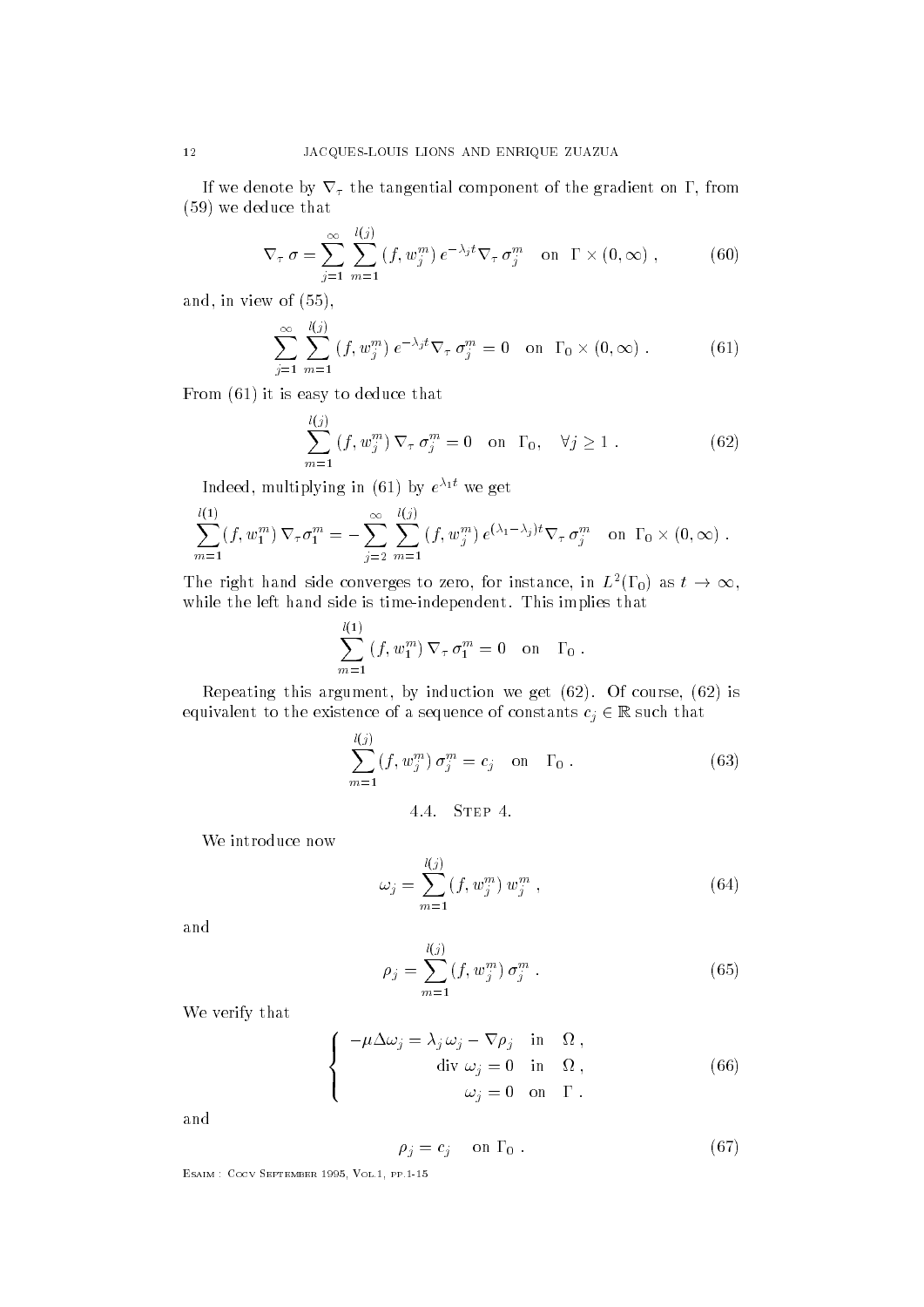The problem is then reduced to showing that  $(66)$  and  $(67)$  imply (generically that

 $\omega_j=0$ i.e.  $(f, w_j^*) = 0$  for all  $f, k, i.e.$   $f = 0$ .

4.5. STEP 5.

which are the interest of the first first indicated the show that following the show that general contracts and cally if

$$
\begin{cases}\n-\mu \Delta \omega = \lambda \omega - \nabla \rho & \text{in } \Omega, \\
\text{div } \omega = 0 & \text{in } \Omega, \\
\omega = 0 & \text{on } \Gamma.\n\end{cases}
$$
\n(68)

$$
\rho = constant on \Gamma_0. \tag{69}
$$

then  $\omega = 0$ ,  $\rho = constant$  in  $\Omega$ .

Since  $\rho$  is defined up to an additive constant, we do not restrict the o v o l = v

We use here (very likely in a non essential way!) the analyticity of  $\mathbf{r} = \mathbf{r}$  is assumed to be real analytic). Then  $\mathbf{w}, \mathbf{p}$  are real analytic up to the boundary, so that  $\rho = 0$  on  $\Gamma$  and since  $\Delta \rho = 0$  in  $\Omega$ , it follows that  $\rho = 0$  in  $\Omega$ .

Then  $(68)$  reduces to

$$
\begin{cases}\n-\mu \Delta \omega = \lambda \omega & \text{in } \Omega, \\
\omega = 0 & \text{on } \Gamma,\n\end{cases}
$$
\n(70)

and

$$
\operatorname{div}\omega = 0 \quad \text{in } \Omega \;, \tag{71}
$$

and we want to show that it (generically) implies that  $\omega = 0$ .

We have assumed that the spectrum of  $-\Delta$  for Dirichlet in  $\Omega$  is simple. Let  $\theta$  be the normalized eigenfunction of

 $-\mu\Delta v = \lambda v$  in  $\Omega$ ,  $v = 0$  on  $\Gamma$ .

Then, since the spectrum is simple, there are real numbers  $\alpha_i$ ,  $i = 1, 2, 0$ such that  $\omega_i = \alpha_i v, i = 1, 2, 0$  so that

$$
\operatorname{div} \omega = \sum \alpha_i \frac{\partial \theta}{\partial x_i} .
$$

Therefore one has necessarily

$$
\sum \alpha_i \frac{\partial \theta}{\partial x_i} = 0 \quad \text{ in } \Omega ,
$$

and  $\theta = 0$  on  $\Gamma$ , which is impossible except if  $\alpha_i = 0$ ,  $\forall i$ , i.e.  $\omega = 0$ , and the proof is completed.

Remark -- The proof in Step does not assume the boundary of to be real analytic.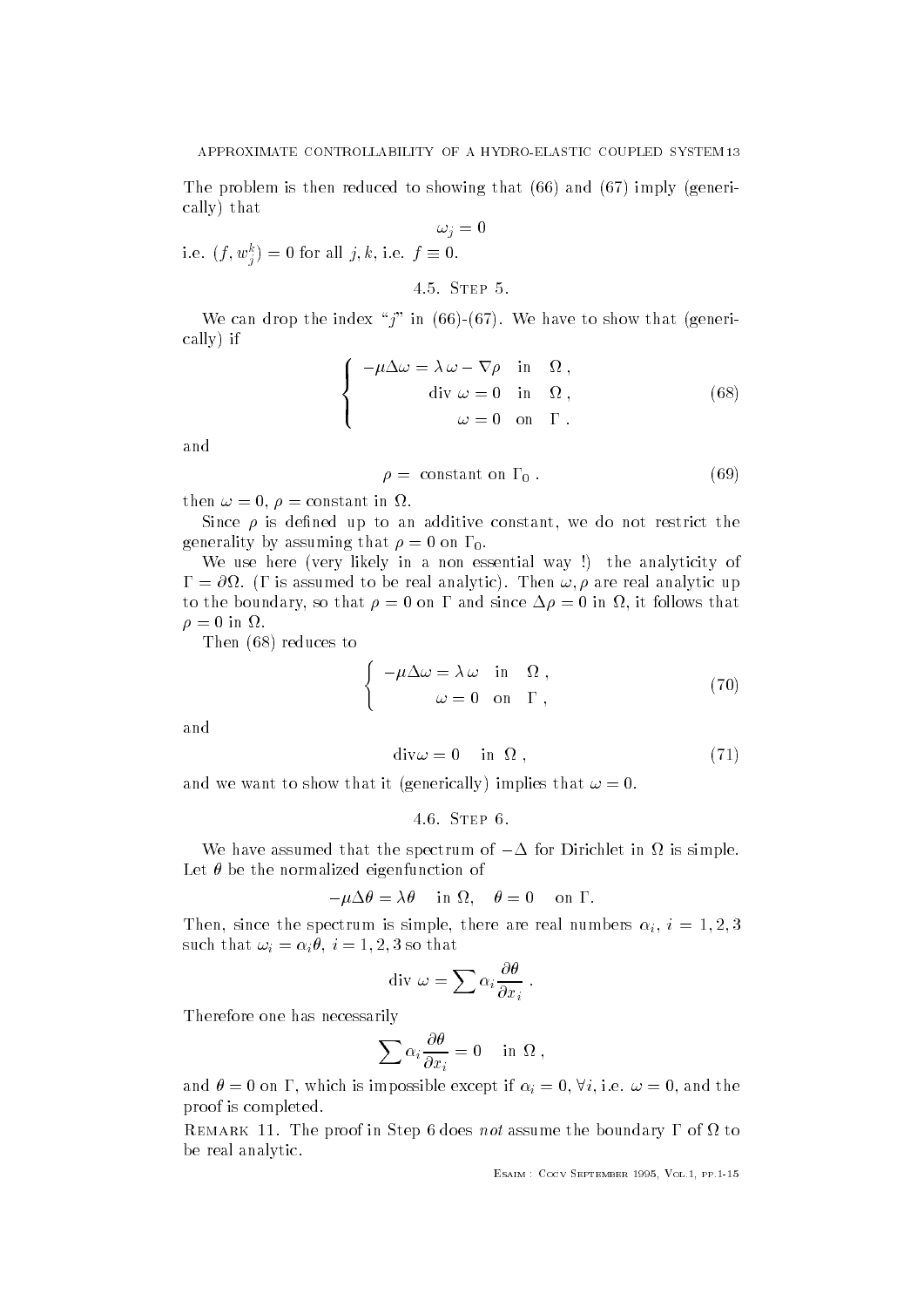## 5 A COUNTER-EXAMPLE

Analyzing the development of section 4 we see that the key point of the proof of Theorem 2, in addition to the real analyticity of  $\Omega$ , is the following uniqueness property (see  $(68)-(69)$  above):

$$
-\Delta \omega = \lambda \omega - \nabla \pi \quad \text{in} \quad \Omega ,
$$
  
\n
$$
\text{div } \omega = 0 \quad \text{in} \quad \Omega ,
$$
  
\n
$$
w = 0 \quad \text{on} \quad \partial \Omega ,
$$
  
\n
$$
\pi = \text{constant} \quad \text{on} \quad \partial \Omega ,
$$
\n(72)

We have seen that  $(2)$  holds when the spectrum of  $-\Delta$  in  $H_0(\Omega)$  is simple. simple-

As we have seen in section in section in section in section in section in  $\mathbf{1}$  ,  $\mathbf{1}$  ,  $\mathbf{1}$  ,  $\mathbf{1}$  ,  $\mathbf{1}$  ,  $\mathbf{1}$  ,  $\mathbf{1}$  ,  $\mathbf{1}$  ,  $\mathbf{1}$  ,  $\mathbf{1}$  ,  $\mathbf{1}$  ,  $\mathbf{1}$  ,  $\mathbf{1}$  ,  $\mathbf$ to the following

$$
-\Delta w = \lambda w \quad \text{in} \quad \Omega ,
$$
  
div  $w = 0$  in  $\Omega ,$   
 $w = 0$  on  $\partial \Omega ,$  $\begin{cases} \Rightarrow w = 0 . \end{cases}$  (73)

We are going to show that these uniqueness results do not hold in the case of the ball - the ball - the ball - the ball - the ball - this and - the ball - the ball - the ball - the We present here a simple self contained proof.

Let us consider first the two-dimensional analog of  $(73)$  (that can be formulated exactly in the same terms) and let us see that  $(73)$  is false when  $\alpha$  is a ball in  $\mathbb{R}$  . Of course, this shows that the two-dimensional analog of Theorem  $(2)$  is false if we drop the assumption of the simplicity of the spectrum of the Dirichlet Laplacian.

Let  $\varphi = \varphi(r)$  be a radially symmetric eigenfunction of the problem

$$
\begin{cases}\n\Delta^2 \varphi = -\lambda \Delta \varphi & \text{in} \quad \Omega, \\
\varphi = \frac{\partial \varphi}{\partial n} = 0 & \text{on} \quad \partial \Omega.\n\end{cases}
$$
\n(74)

Then, the vector field

$$
w = \left(\frac{\partial \varphi}{\partial x_2}, -\frac{\partial \varphi}{\partial x_1}\right) \tag{75}
$$

$$
\begin{cases} \text{div } w = 0 & \text{in } \Omega, \\ w = 0 & \text{on } \partial\Omega. \end{cases}
$$
 (76)

Let us see that

$$
-\Delta w = \lambda w \quad \text{in} \quad \Omega \tag{77}
$$

One verifies that

$$
\frac{\partial}{\partial x_2} (\Delta w_1 + \lambda w_1) - \frac{\partial}{\partial x_1} (\Delta w_2 + \lambda w_2) = \Delta^2 \varphi + \lambda \Delta \varphi = 0 \text{ in } \Omega.
$$

Interest that there exists a scalar function of such that

$$
-\Delta w = \lambda w + \nabla \pi \quad \text{in } \Omega \tag{78}
$$